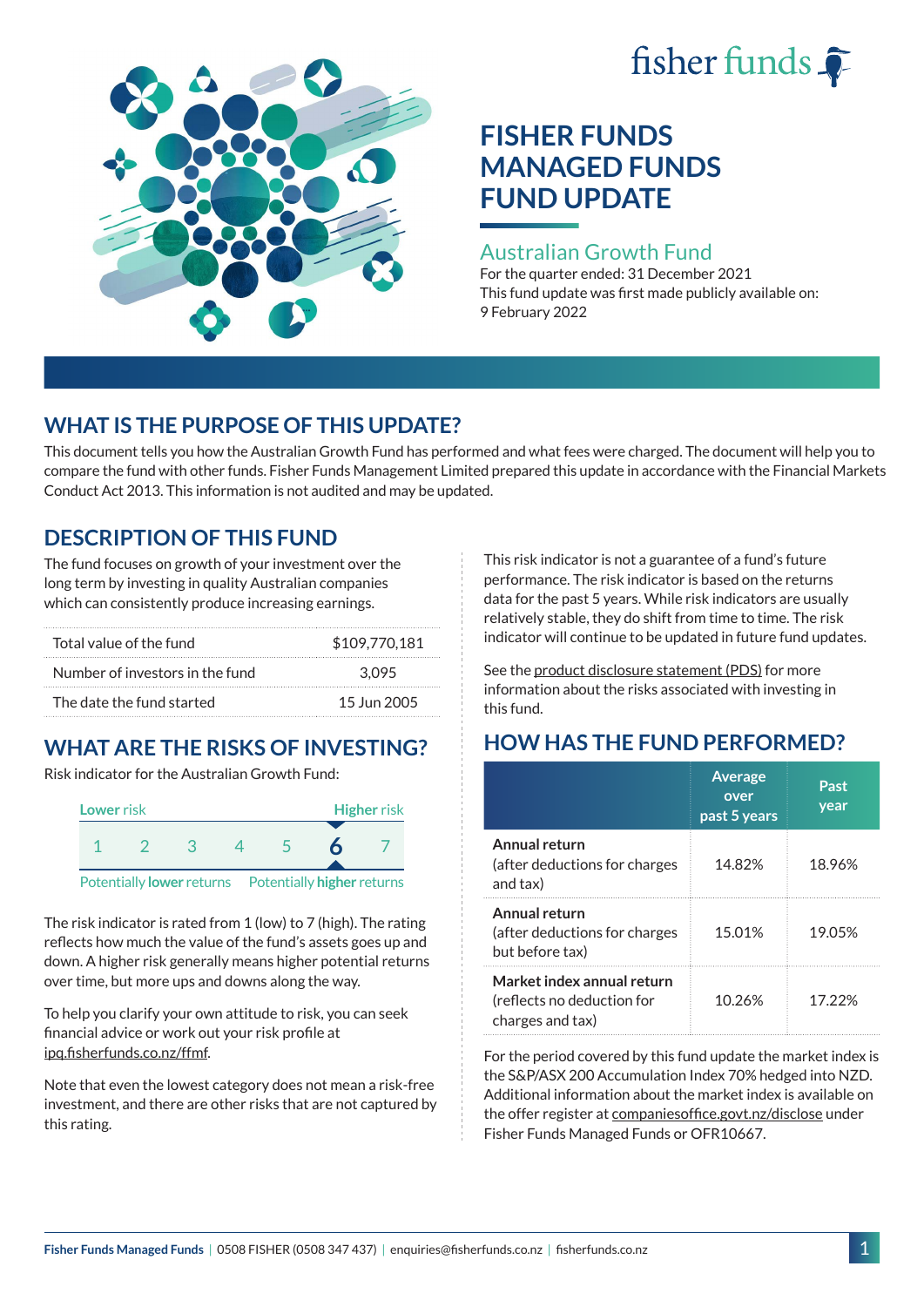## **ANNUAL RETURN GRAPH**



This shows the return after fund charges and tax for each of the last 10 years ending 31 March. The last bar shows the average annual return for the last 10 years, up to 31 December 2021.

**Important:** This does not tell you how the fund will perform in the future.

Returns in this update are after tax at the highest prescribed investor rate (PIR) of tax for an individual New Zealand resident. Your tax may be lower. The market index return reflects no deduction for charges and tax.

#### **WHAT FEES ARE INVESTORS CHARGED?**

Investors in the Australian Growth Fund are charged fund charges that include GST. In the year to 31 March 2021 these were:

|                                                       | % of net asset value |
|-------------------------------------------------------|----------------------|
| <b>Total fund charges</b>                             | 3.47%                |
| Which are made up of:                                 |                      |
| <b>Total management and</b><br>administration charges | 142%                 |
| Inding:                                               |                      |
| Manager's basic fee                                   | 1 27%                |
| Other management and<br>administration charges        | 0.15%                |
| Total performance-based fees <sup>1</sup>             | 2 05%                |

Small differences in fees and charges can have a big impact on your investment over the long term.

#### **EXAMPLE OF HOW THIS APPLIES TO AN INVESTOR**

Katie had \$10,000 in the fund at the start of the year and did not make any further contributions. At the end of the year, Katie received a return after fund charges were deducted of \$1,896 (that is 18.96% of her initial \$10,000). Katie did not pay other charges. This gives Katie a total return after tax of \$1,896 for the year.

# **WHAT DOES THE FUND INVEST IN?**

#### **Actual investment mix**

This shows the types of assets that the fund invests in.



#### **Target investment mix**

This shows the mix of assets that the fund generally intends to invest in.